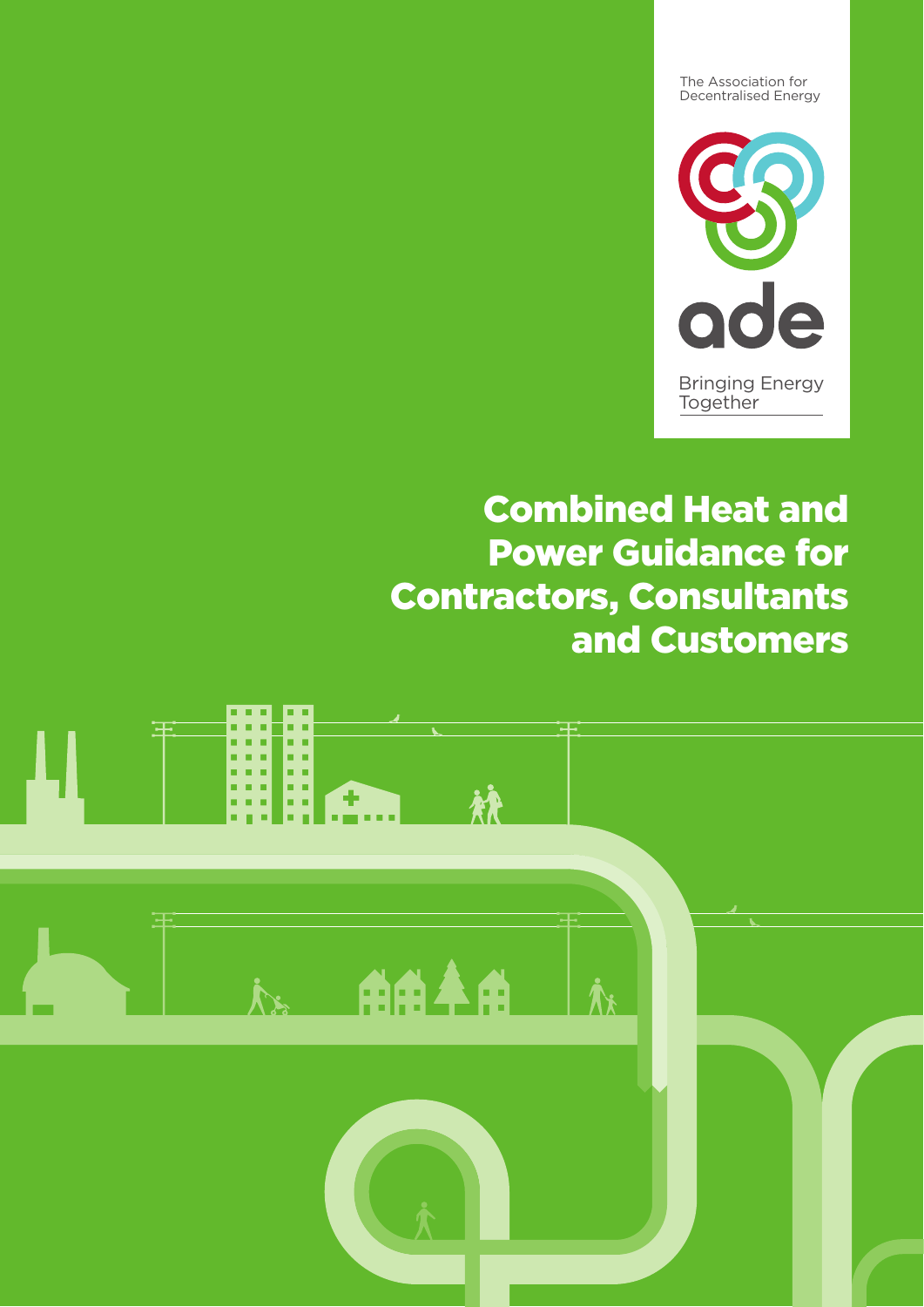

Bringing Energy

This document highlights the key issues which contractors, consultants and customers should be aware of when considering or installing combined heat and power (CHP) systems. This guidance document's focus is on CHP units supplying heat in buildings, often less than 1MWe, and typically using reciprocating engines.

The document gives an introduction to the issues which will most determine the installation and operation of a successful CHP unit, while signposting to other more detailed technical quidance documents.<sup>1</sup>

#### **Read existing guidance**

The very first step on the journey towards the successful CHP project is reading the Chartered Institution of Building Services Engineers' (CIBSE) *Combined Heat and Power for Buildings, also known as 'AM-12'.* 

- **•** Consultants, contractors, and suppliers should be delivering and installing a product and service which meet the standards set out in AM-12.
- **•** Customers and energy users should not accept anything less than the AM-12 standards from their consultants and CHP providers.

## What is CHP?

Combined heat and power captures usable waste heat that is produced in the process of generating electricity. This contrasts with conventional ways of generating electricity where vast amounts of heat are simply wasted.

Their relative sophistication means that the overall efficiency of CHP plants can reach in excess of 80% at the point of use, reducing emissions and energy costs.

As an energy generation process, CHP is fuel neutral. This means that a CHP process can be applied to both renewables like biomass and biogas and fossil fuels like natural gas and LPG.

CHP can use either turbines or engines, and each have specific traits:

- **•** Spark-ignition gas-engines are the predominant technology used for CHP in buildings.
- **•** Above 200kWe, engines can be turbo-charged, improving their electrical efficiency.
- **•** Turbines are higher capital cost and have lower electrical efficiency, but are smaller, can provide higher temperature heat and can have greater reliability.

More detailed information on the different engines/turbines available can be found in AM-12.

 $^1$  This document is for information only and does not constitute technical or investment guidance. It represents the best view of the Association at the time. Professional guidance should always be sought for investment or technical decisions. The Association cannot be held liable for any investment or technical decisions taken on the basis of this document.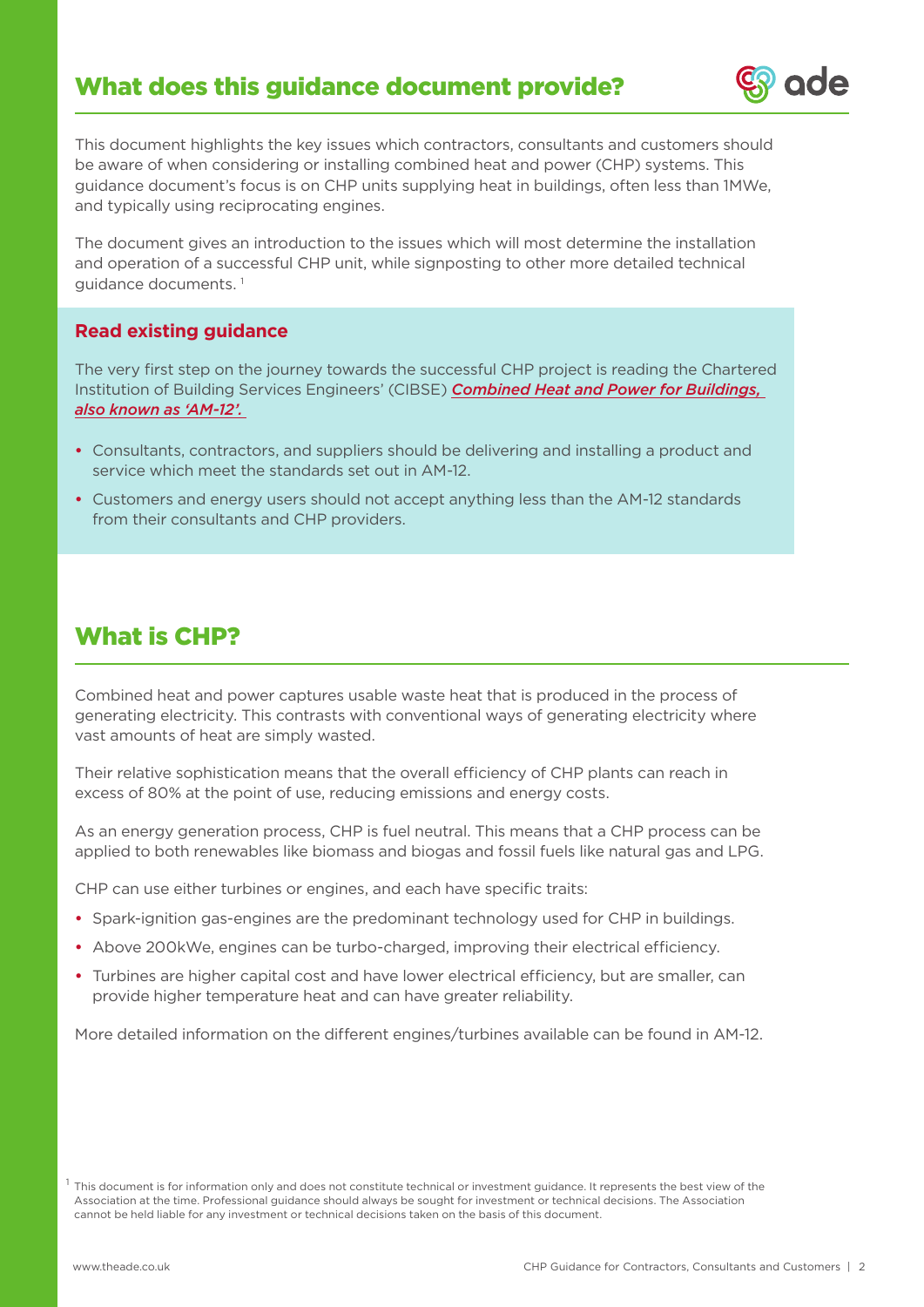# Why install CHP?



CHP is typically considered to achieve one or more of the following aims:





Lower carbon emissions



Improved security of supply, in some cases

However, CHP only provides these benefits if it is sized and installed correctly and ultimately operated properly.

By including the supplier, contractor and operator at the early stages of the feasibility and design of the project:

- **•** The value of your investment will be more secure; and,
- **•** The reputations of the contractor, consultant, supplier and operator will be protected.

It is these two key points that must be kept in mind throughout the process and the different players kept accountable by the customer.

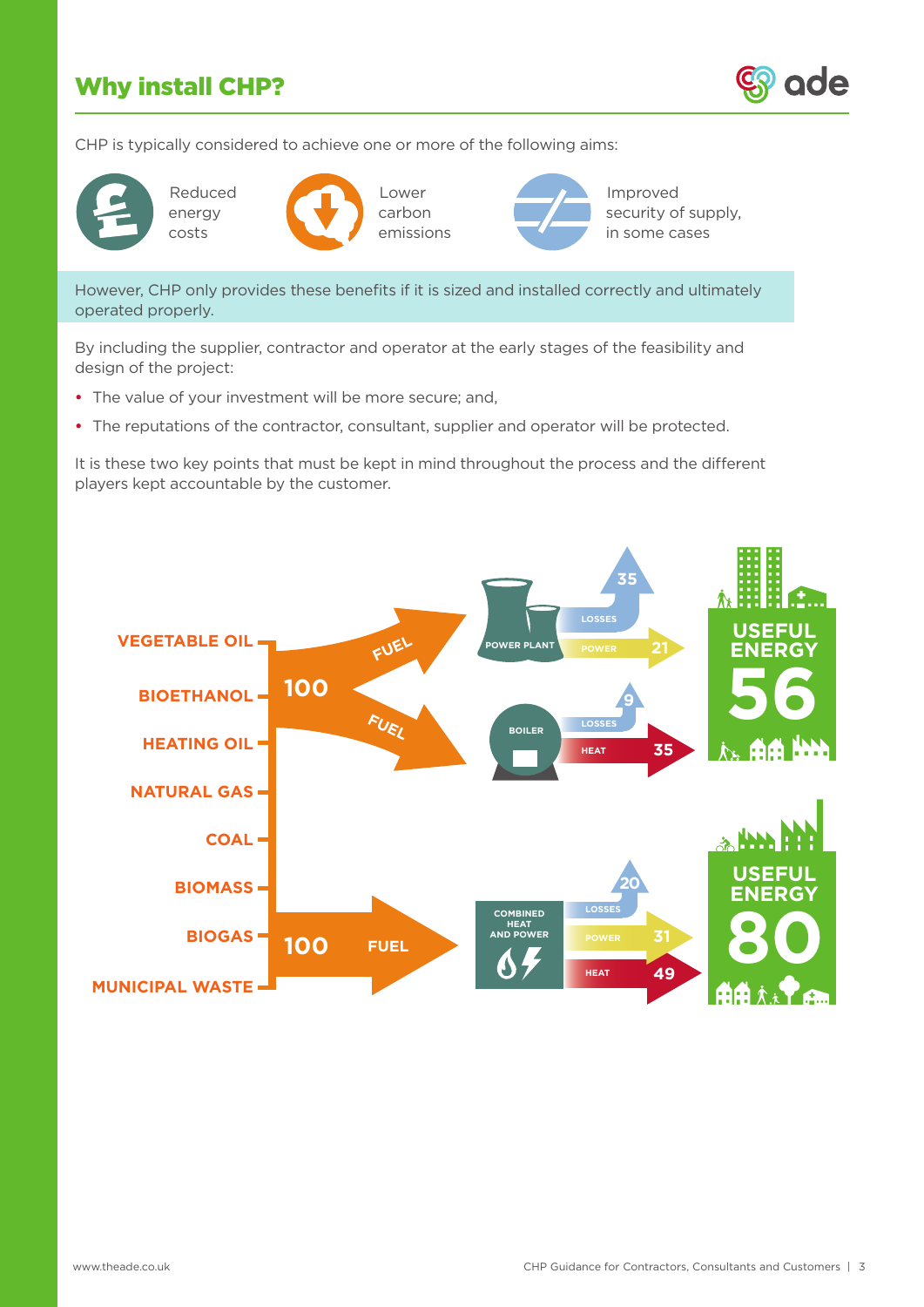

# **Feasibility**

A CHP solution needs to be based on a number of considerations including technical, financial and operational factors, not just to meet planning or building regulation requirements. CHP only makes savings while running, meaning there must be a reliable need for heat and electricity.

#### AN ENERGY AUDIT IS KEY FIRST STEP

CHP is a technology which is built around the energy needs of the individual customer. Therefore, an energy audit is a vital first step in understanding whether CHP is a cost-effective way to reduce energy costs and emissions.

- Contact a CHP supplier first. Make initial contact with CHP suppliers to ensure the necessary data is collected by an energy audit. The CHP supplier may also be best to perform the audit.
- Measure energy demand by kilowatt hours (kWh), not maximum capacity by kilowatts (kW). It is just as important to know the minimum daily and seasonal demands as the maximum demands. Ideally, an hour by hour model over the whole year with heat and electricity demand profiles would be built. The kWh demands are required, not just peak and base loads in kW.



- Energy data are not always available. For new buildings, energy demand data can come from design data or benchmark data from similar buildings. For existing buildings, halfhourly electricity data should be available from the supplier. For heat consumption data, it is better to monitor heat consumption to determine daily and weekly profiles rather than depend on gas or electricity bills.
- Consider other energy efficiency investments. Before sizing the CHP unit, consider alternative energy efficiency options and build these data in the energy audit e.g. LED lights. Implementing energy saving measures after installing CHP could result in an oversized unit, compromising the benefits of the installation. Equally, the sizing should take into account future expected changes in energy demand, such as future development.
- Include all on-site electricity, if possible. The whole building use of electricity should also be considered and built into the energy audit e.g. if there is the potential to supply power to the apartments in a multi-residential buildings. However, in some cases the CHP operator may not be able to sell electricity to occupiers for commercial reasons and this should be taken into account.
- Determine heat to power ratio. There is no 'right' heat to power ratio, but cost-effective CHP will usually fall between 1.3 to 1 and 2 to 1.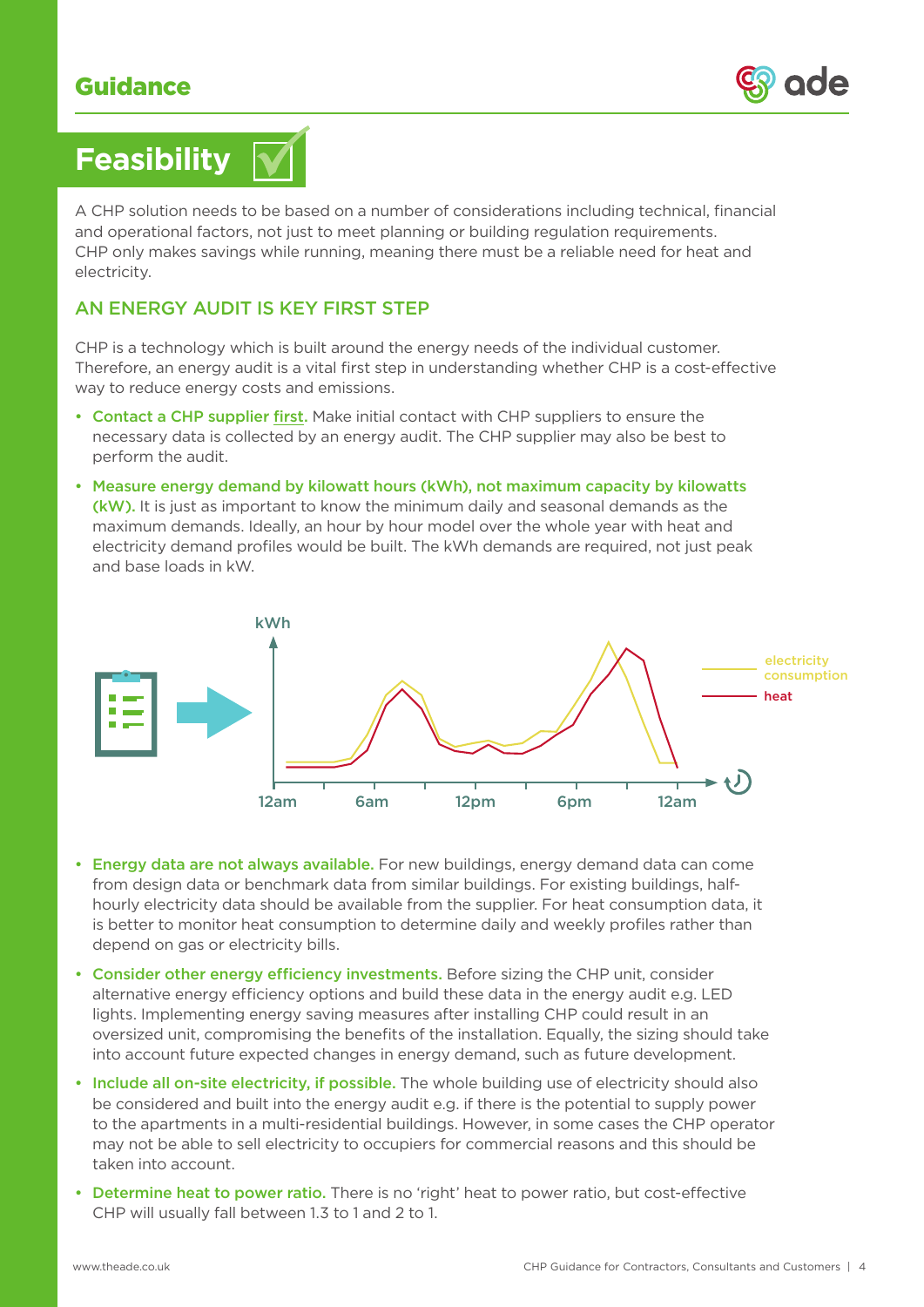

Develop an hour-by-hour model over an average year with the heat and electricity demand profiles. Modelling approaches are addressed in detail in AM-12, and any model should be able to:

- Tell you whether the CHP is economic, based on fuel and electricity prices during each daily period
- Tell you the heat and electricity demand met by the CHP in each period, its percentage load, and total fuel used
- Include the expected electricity revenue and any imported electricity cost, obtained through estimates from energy suppliers
- Calculate the heat needed from boilers to meet peak demand, and any boiler fuel use
- Include allowances for CHP maintenance downtime
- Compare operating and capital costs with conventional boilers
- Measure CO2 savings. There are several methods to do so, and these are addressed in detail in AM-12.



#### CONSIDER FINANCIAL INCENTIVES

- CHP sites are eligible for a range of financial support mechanisms, including:
	- Enhanced Capital Allowances
	- Reliefs from carbon taxes like the Climate Change Levy
	- Business rates exemptions

The Association for Decentralised Energy provides a complete breakdown of the value from these tax reliefs *here*.



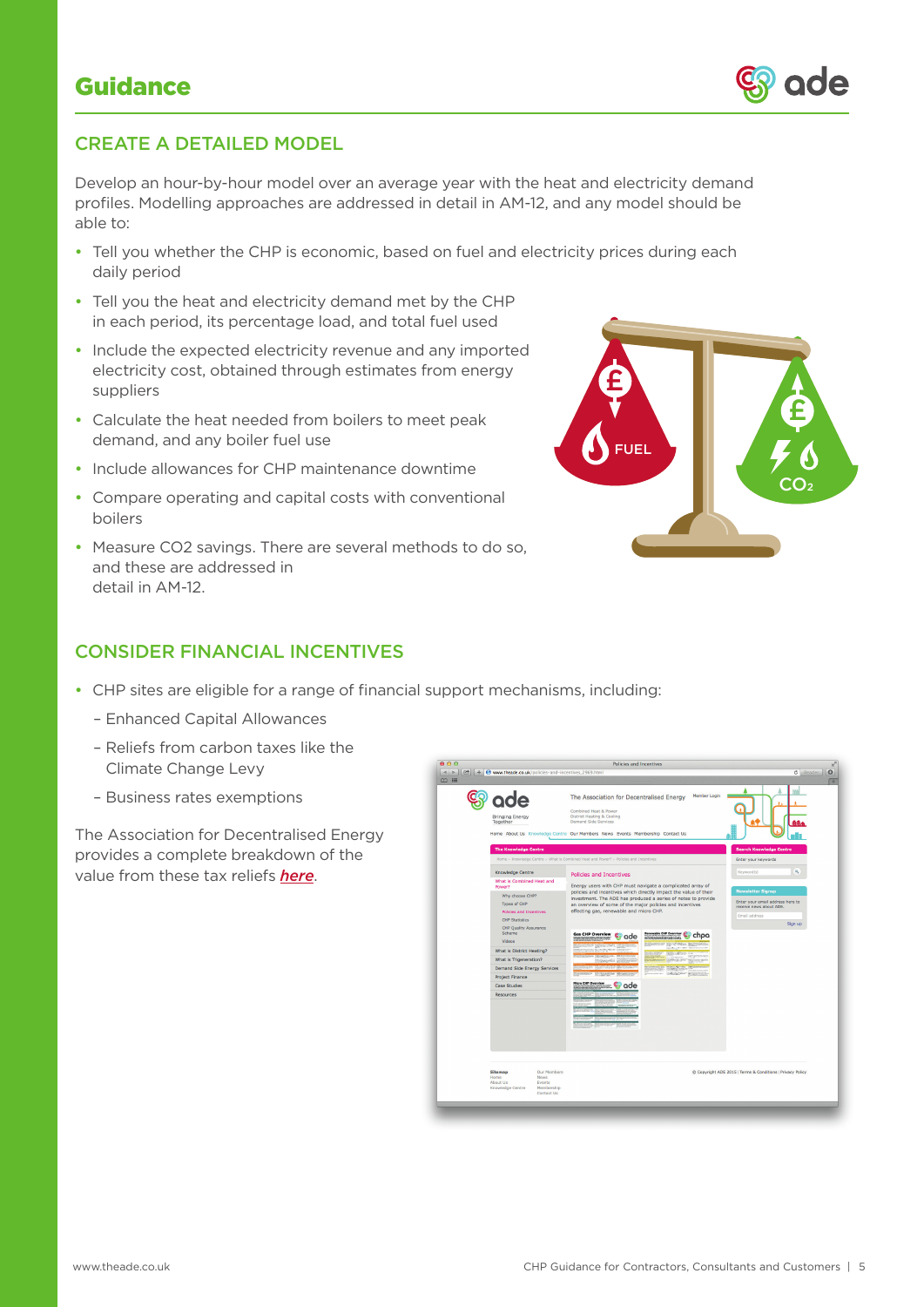

#### INVESTIGATE INFRASTRUCTURE REQUIREMENTS

Confirm sufficient space exists for a CHP, with adequate ventilation and good access for maintenance as required by the CHP supplier, including flue route, vibration and noise requirements. Furthermore, make sure there is sufficient:

- Gas infrastructure. For gas CHP, pipe-work that is the right size and has enough pressure for the increased rate of gas that is required. A lack of pressure may cause need for a compressor, which will cost more in terms of capital outlay and running costs.
- Electrical infrastructure. In order to connect the CHP to the grid, you will need to confirm with the District Network Operator (DNO) that the local electricity network can support the connection. Furthermore, legal requirements, such as the safe disconnection of the CHP unit in the event of a power cut, must be met. Obtain an estimate for the connection cost.





#### DO NOT OVERSIZE

If a CHP plant is too large, it will run inefficiently and potentially lose you money, instead of saving it. It can be easy to overestimate the CHP capacity necessary to meet a heat demand. However, if a CHP unit is undersized, cost and carbon savings may not reach expectations. Great care needs to be taken and guidance sought from experienced CHP suppliers.

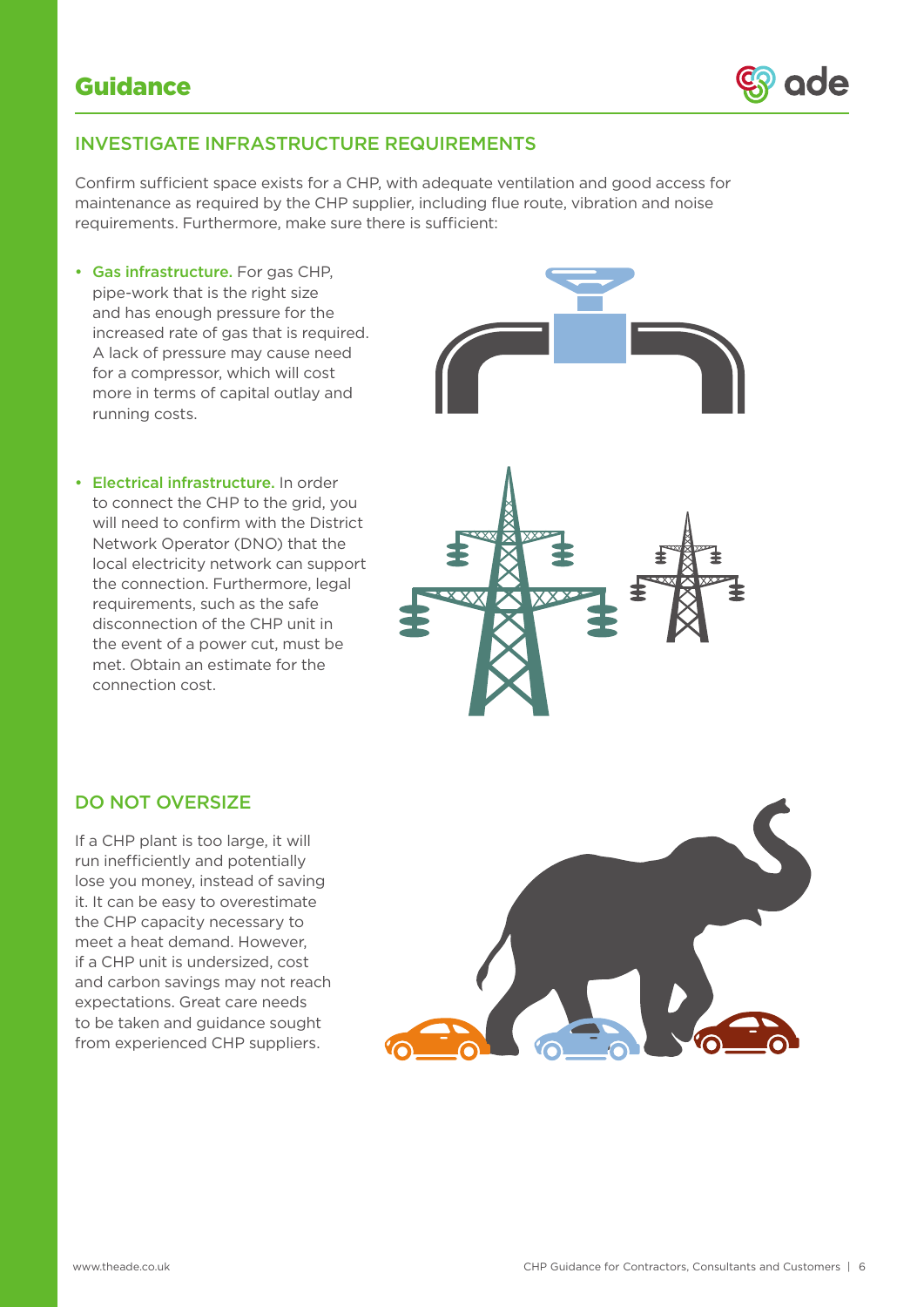



The design of the CHP unit is a key process that must include a multitude of players in order for an effective and lasting project. The section is split between the technical aspects of CHP design and the commercial.

#### **Commercial**

#### INVOLVE ALL POTENTIAL PLAYERS

Too often, developments are designed and installed before the specification is written. Allocate early in the project the responsibilities for the design, installation, operation and maintenance of the CHP unit. Only then can the proper specification be made.



#### TENDER AN OPERATION AND MAINTENANCE AGREEMENT

Over its lifetime, a CHP engine will drive the equivalent to the moon and back. Twice. Without good-quality maintenance, your CHP engine will be less reliable, stealing value from your investment and denting the reputation of the supplier.

Tender and buy an O&M contract at the same time as the installation. The supplier will understand the design and be incentivised to reduce maintenance through proper installation.



#### CREATE A HANDOVER STRATEGY

A coherent handover strategy that is embedded in the O&M contract is vital to the continued use of the CHP unit by any future users. If no handover strategy is created, there is a greater risk of the CHP being operated sub-optimally and the reputation of the supplier damaged.

Users, or energy or building managers, should be able to access and analyse pervious performance records to ensure they are receiving an efficient and effective energy supply and so that can see if changes in operation are needed.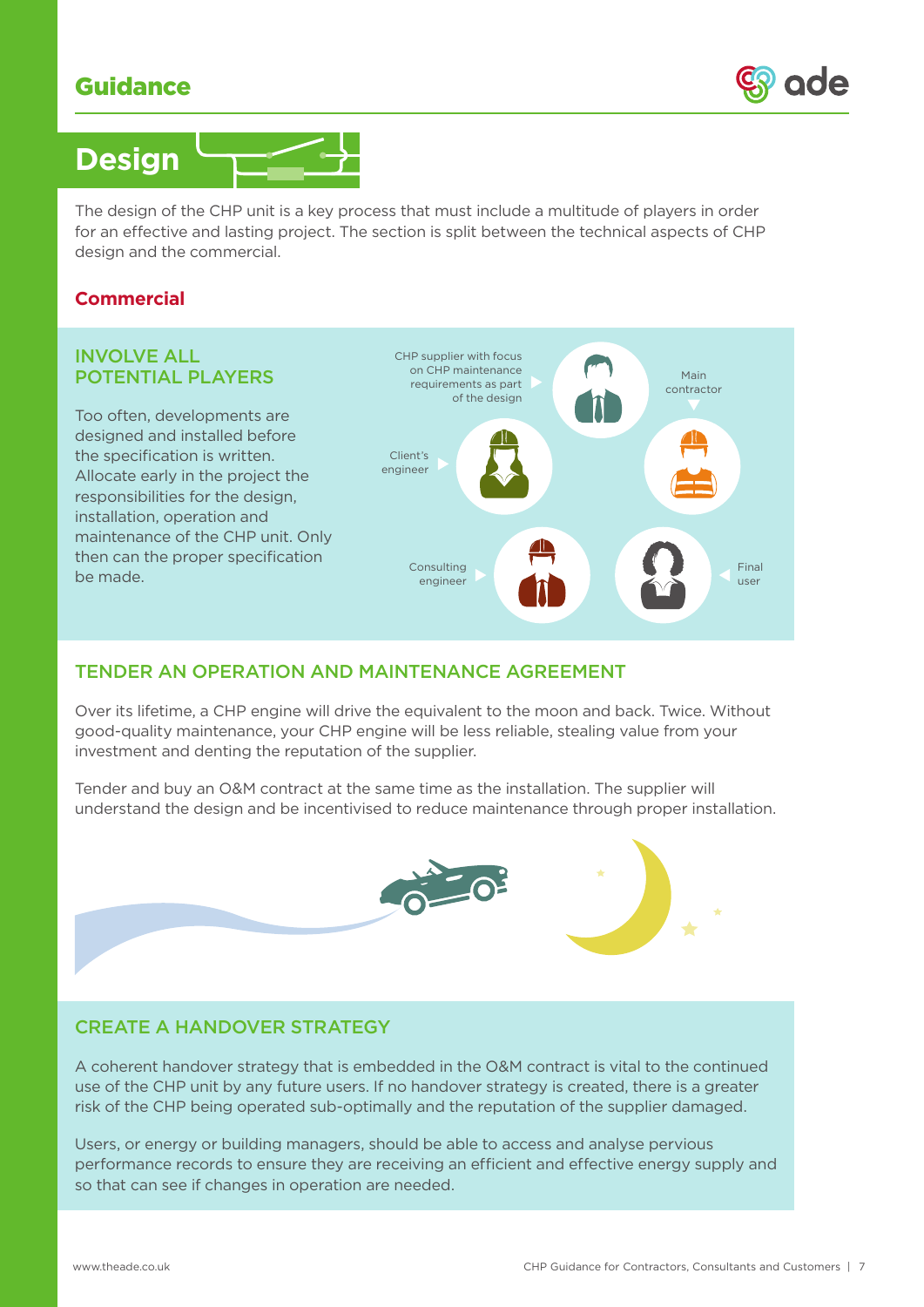### **Technical**

### CONNECTING TO THE ELECTRICITY NETWORK

In order to connect your CHP plant to one of the UK's electricity distribution networks, you must apply to the local Distribution Network Operator (DNO) by following the G59 connection procedure.

This connection procedure applies to generation installations that are either rated above 16A (3.68kW) per phase or that do not meet the requirements of the current version of the Energy Networks Association (ENA) document *Engineering Recommendation G83/2.*<sup>2</sup>

- Where the G59 connection procedure applies, the generation and the installation must comply with *ENA G59/3.*
- As approval from the DNO can take several months, it is advisable to start these discussions as soon as possible.

#### BUILDING AND EMISSION REGULATIONS

A new CHP unit may need to meet *Part L of the Building Regulations.* 

A CHP unit below 45kWe does not need planning permission as a 'permitted development' if:

- It is the first installed CHP unit
- The flue is not greater than 1 meter in height, or the height of an existing flue being replaced
- The building is not listed or scheduled monuments

CHP below 20MWth do not need to meet national emissions requirements, but you should understand Local Authority Air Quality requirements, as abatement technologies for NOx and other emissions may be necessary.

#### LOW TEMPERATURES KEY TO EFFICIENCY

When operating a CHP on a communal heating scheme, one of the most important design features for efficient operation is the low return water temperature. Modern energy efficient systems should be designed with as big a temperature difference (delta T) between flow and return as possible. This large delta T can only be achieved with the design of a variable volume system, with proper temperature and pressure controls. Designers/installers should consult the CHP supplier in order to ensure that flow and return temperatures are matched to different manufacturers' requirements.

2 There can be type-tested sub-50kW units, as outlined in G59/3.







Bringing Energy

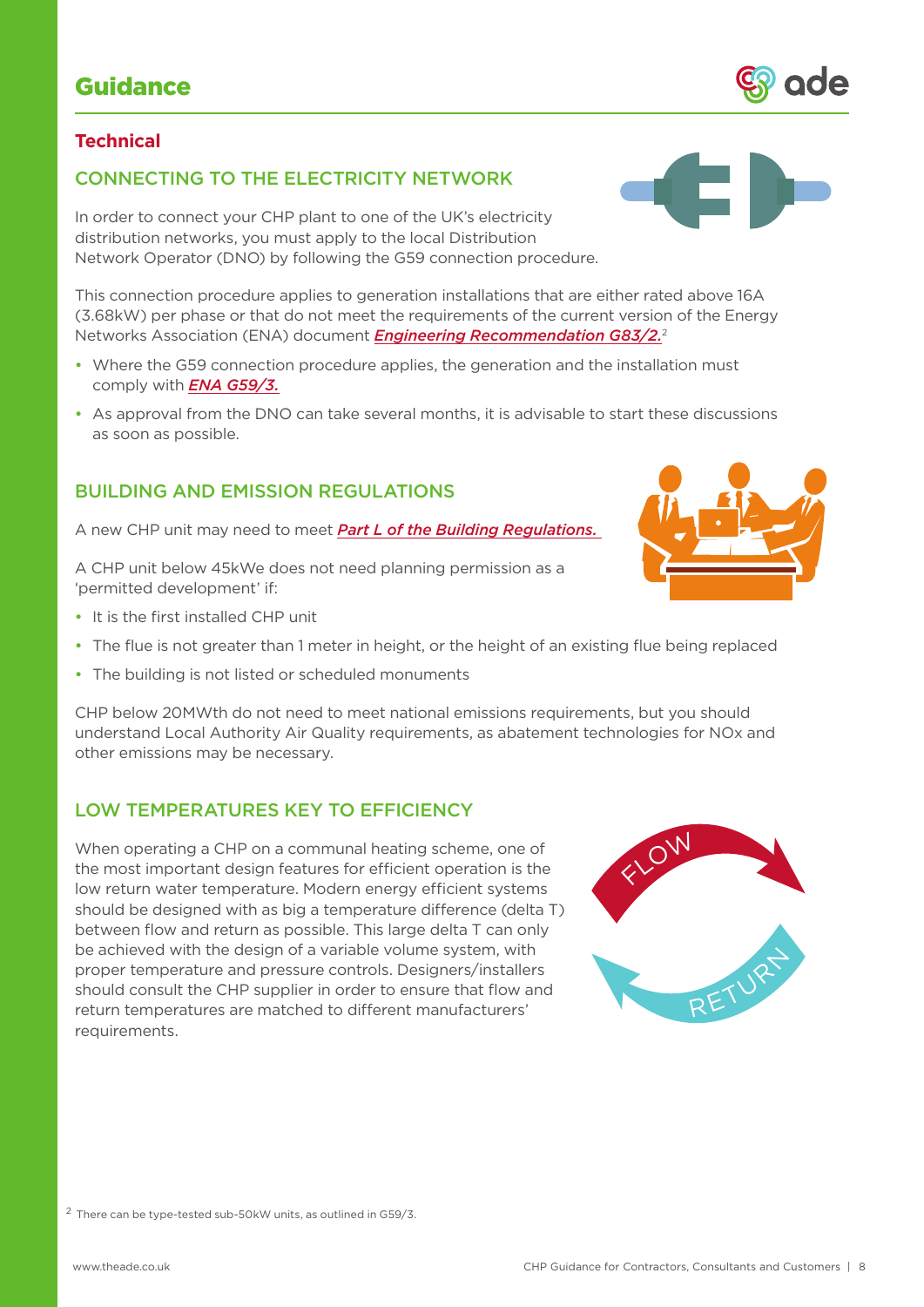

Bringing Energy

### CHP SHOULD OPERATE IN PREFERENCE TO BOILERS

CHP should operate as lead heat generator (ahead of boilers) at all times in order to ensure you are relying on its higher efficiency. Having the CHP as lead will lead to higher gas costs, but lower electricity costs.

### THERMAL STORAGE PROVIDES POTENTIAL VALUE

Thermal storage can potentially increase the amount of savings from a CHP. Thermal stores allow a CHP to continue generating consistently, providing an efficiency benefit, even at times of low heat demand. Thermal stores can also allow a CHP to generate electricity when electricity prices are high, or when responding to market services like the Short Term Operating Reserve (STOR), even if heat demand is low, as excess heat can be stored for later use.

#### METERING

The metering and sub-metering of all heat and electrical generation and fuel will enable the building owners/operators to analyse the efficiency and value of the CHP, and ensure that the site is built to deliver expected cost and carbon savings. Metering and sub metering is also essential for CHPQA compliance.



**STORE**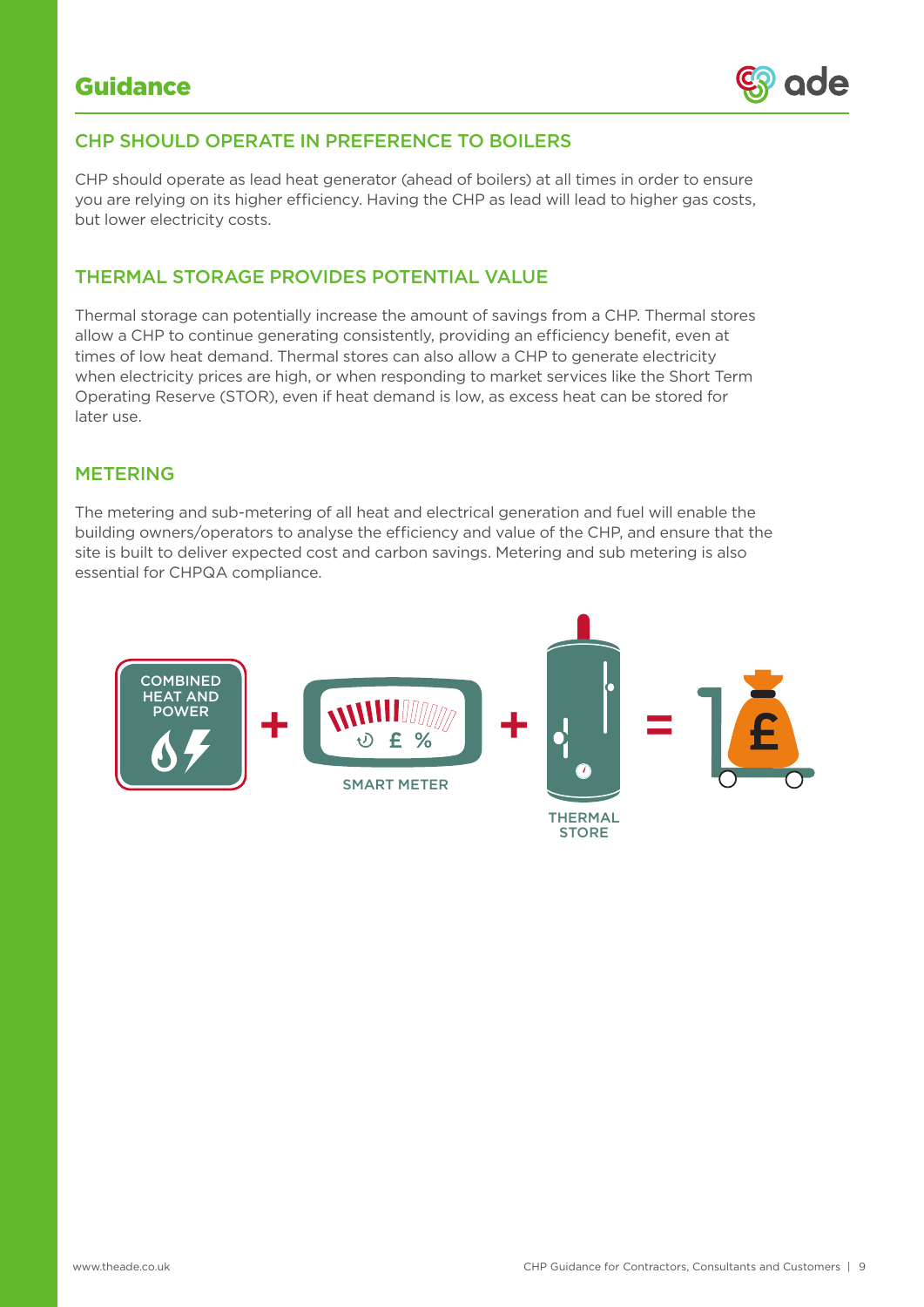

Bringing Energy

# **Specification and Purchase**

#### REPUTABLE SUPPLIERS REDUCE RISK

If not designed, installed and operated correctly, CHP systems can underperform, so look for a supplier with a good track record, and that provides long-term operation and maintenance contracts.

- Be wary of specifications prepared by anyone who does not own, operate or maintain CHPs.
- The Association for Decentralised Energy provides a *list of member companies* that are well-recognised within the industry.

## LIFE-CYCLE COST VS. CAPITAL COST

The cheapest capital cost to supply and install the CHP solution identified during the procurement process will not necessarily be the cheapest to run over a period of time, as it may have higher maintenance costs.

- Consideration should always be given to both the capital costs and the overall long term life-cycle costing of a project as these have the greatest impact on the Internal Rate of Return (IRR).
- Maintaining the efficiency of CHP through regular servicing will prolong the value over its lifetime - an extra couple of percentage points of electrical and heat efficiency will make a big difference over the years.

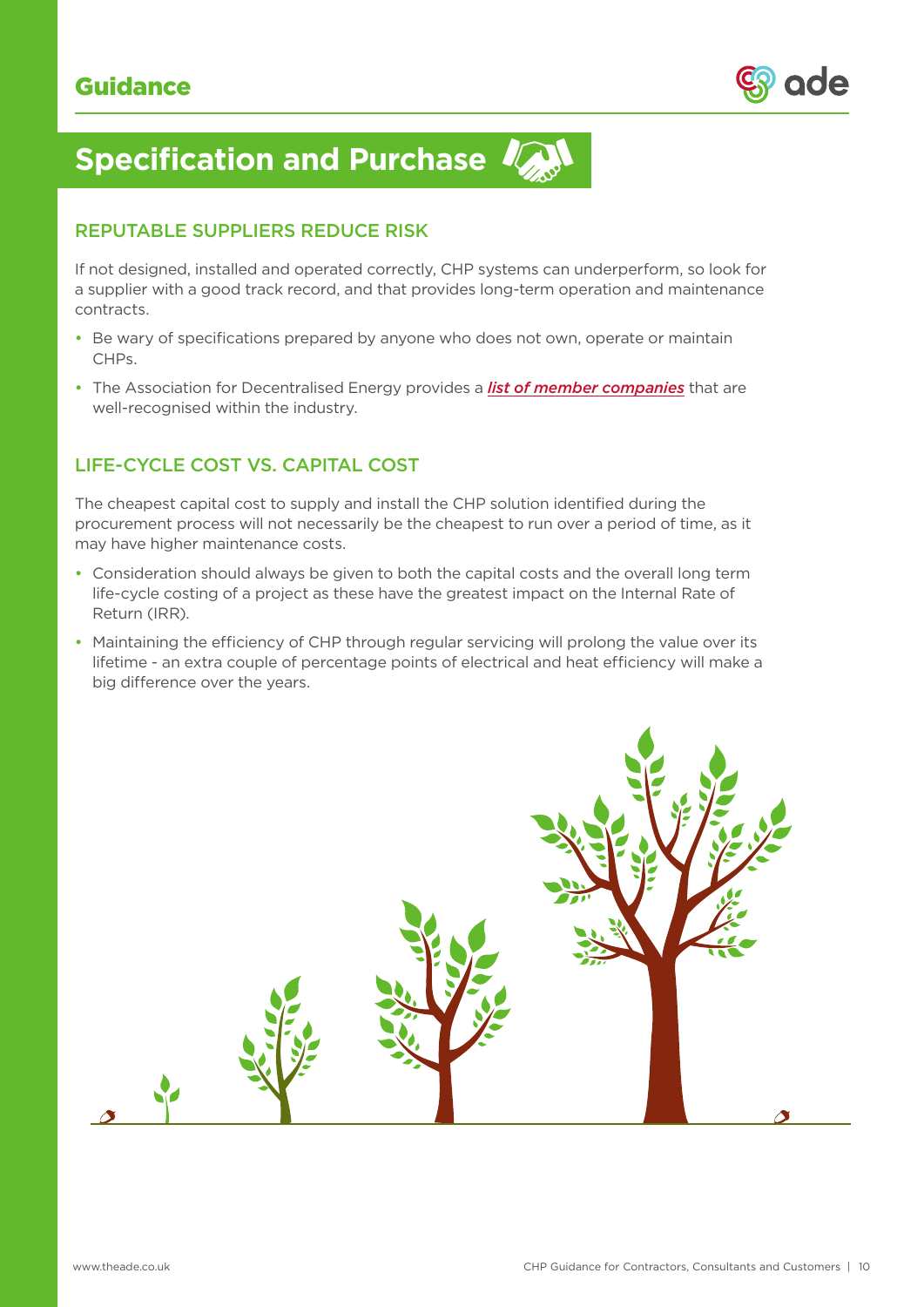

# **Installation and Commissioning**

CHP should be installed and commissioned by the manufacturer or supplier of the CHP unit and arrangements made for CHP user training for onsite maintenance staff/energy managers.

#### CHP MANAGEMENT

There may be an opportunity to upgrade the system in order to integrate CHP into the existing plant control system. You should assess the feasibility of integrating the cogeneration system with your existing controls.

- Modern CHP systems can include enough energy management capacity to look after additional plant and building operation.
- If you do not currently have a Building Energy Management System (BEMS), CHP could solve two problems at once.

## CHP QUALITY ASSURANCE (CHPQA) PROGRAMME

Certifying the inputs and outputs from your CHP as 'Good Quality' through CHPQA is how Government determines eligibility for a range of tax reliefs and other financial benefits. The supporting documentation found on the CHPQA *website* is extensive and can appear daunting to the newcomer. The CHPQA provides a simpler, more accessible *guide* to the CHPQA programme to help smaller users.

### **TESTING**

The CHP should be supplied, or handed, over with a performance test sheet showing that it meets the performance requirements of the original specification. Factory acceptance tests (FATS) are not usual for this size and type of equipment.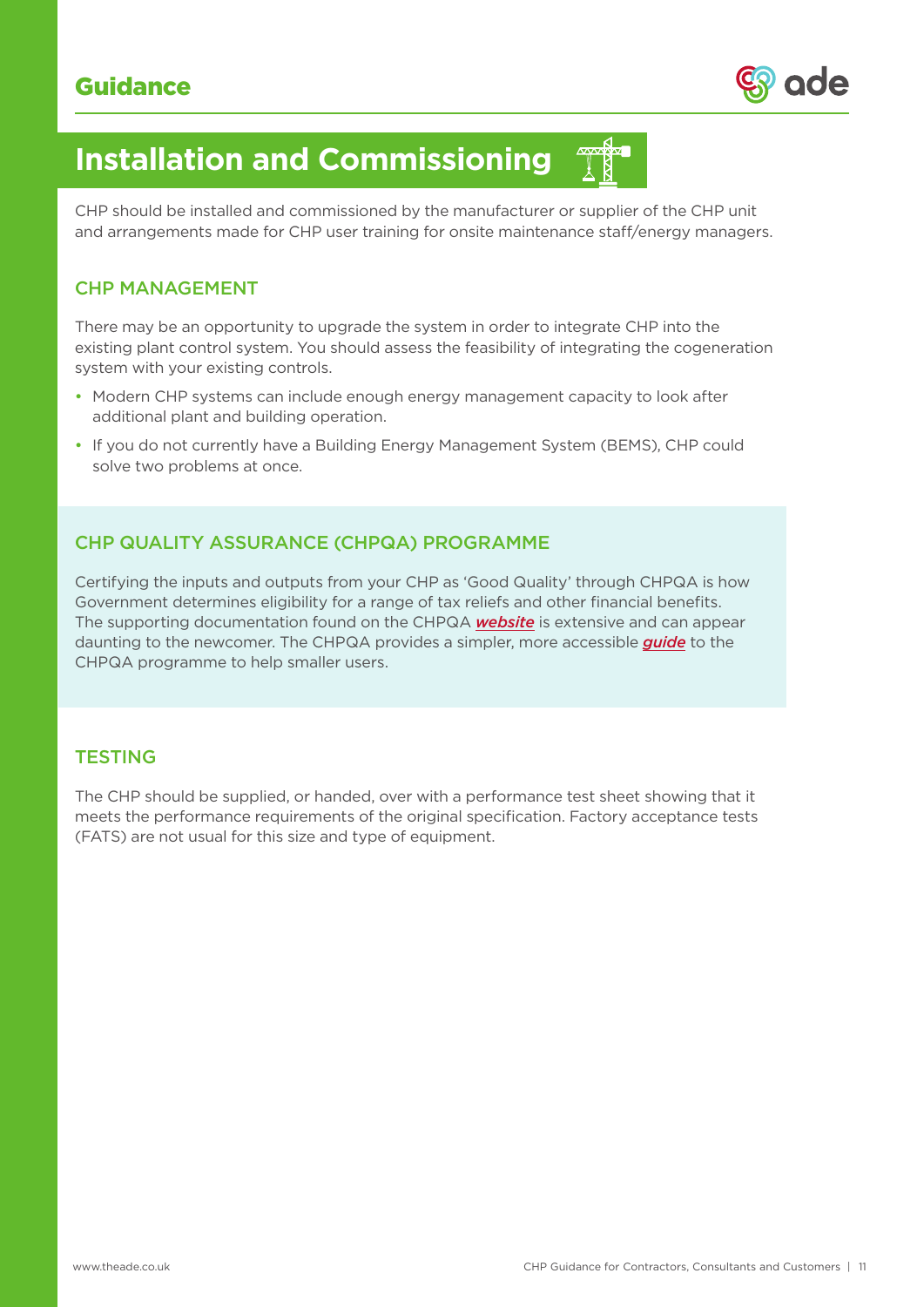# **Operation**

#### INVEST IN PEOPLE

Even with an operation and maintenance contract, it is important that key staff members are educated about the operation and benefits of the CHP plant, so they make the best use of the investment. There are risks that without that understanding, building or energy managers will change the CHP plant's operation, reducing value from the investment.

#### DO NOT OVER-INCREASE BOILER **TEMPERATURE**

Often in response to low outdoor temperatures, managers will increase boiler temperature above the designed or acceptable values. This can result in the water returning back to the CHP at too high a temperature, causing the CHP to shut down to prevent overheating. The result is that the CHP does not operate and the expected efficiency savings do not materialise.

## MONITOR CHP PERFORMANCE

The operation of the CHP unit should be continuously monitored, likely remotely, as part of the operation contract. The end user should be provided with clear information on the performance of the unit.

The CHP unit should be serviced accordingly to the manufacturer schedule. The low temperature hot water system should be flushed periodically to remove any debris in the system as this has a very negative influence on the plate heat exchanger efficiency.